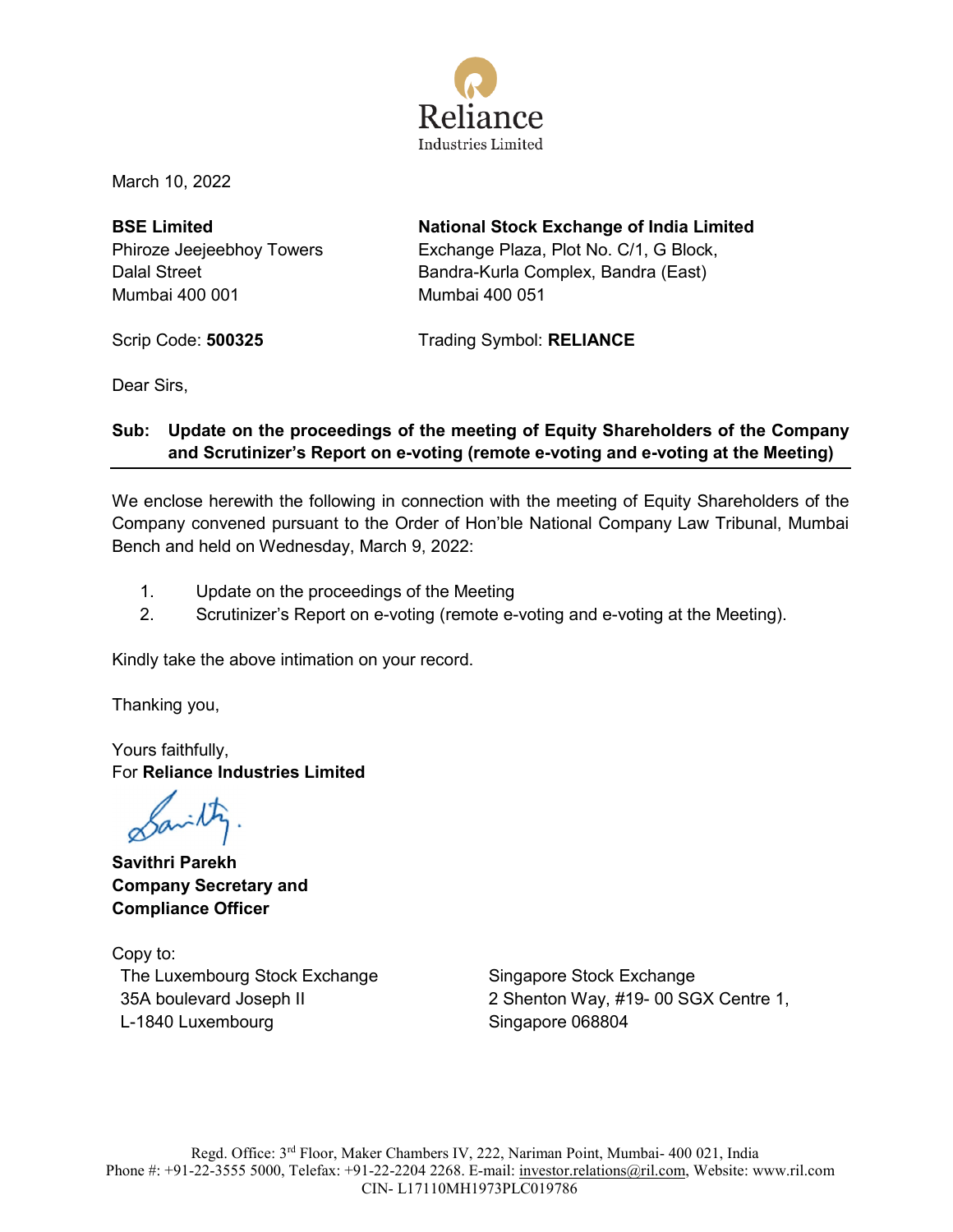

**Update on the proceedings of the Meeting of the Equity Shareholders of the Company convened pursuant to the Order of Hon'ble National Company Law Tribunal, Mumbai Bench ("NCLT Mumbai") and held on Wednesday, March 9, 2022 ("Meeting")** 

# **A. Date, time and venue of the Meeting**

A Meeting of the Equity Shareholders of the Company convened pursuant to the Order dated January 28, 2022 (**"Order"**) of NCLT Mumbai was held on **Wednesday, March 9, 2022 at 2:00 p.m. (IST)** through video conferencing (**"VC"**).

## **B. Proceedings in brief**

Pursuant to the Order of NCLT Mumbai, Justice (Retd.) Ranjit Vasantrao More, Former Judge, Bombay High Court, chaired the Meeting ("Chairperson").

The Chairperson thereafter stated that the Meeting was held through VC in compliance with the directions issued vide Order of NCLT Mumbai

The requisite quorum being present, the Chairperson called the Meeting to order.

With the permission of the Equity Shareholders, the Notice convening the Meeting was taken as read.

The Chairperson thereafter addressed the Equity Shareholders and informed them about the salient features of the Scheme and its rationale.

The Chairperson informed the Equity Shareholders that vide Order of NCLT Mumbai, Shri Hemal Mehta, Practising Chartered Accountant, Partner, Deloitte Haskins & Sells LLP, Chartered Accountants, was appointed as the Scrutinizer to scrutinize the voting through electronic means (i.e. remote e-voting and voting at the Meeting by using electronic system) ("e-voting").

The Scheme of Arrangement between Reliance Industries Limited ("Transferor Company" or "Company") & its shareholders and creditors and Reliance Syngas Limited ("Transferee Company") & its shareholders and creditors ("Scheme") was thereafter placed before the Equity Shareholders for consideration and approval.

On the invitation of the Chairperson, few Equity Shareholders addressed the Meeting and sought clarifications on the resolution proposed at the Meeting. Shri Srikanth Venkatachari, responded to the queries of the Equity Shareholders and provided clarifications.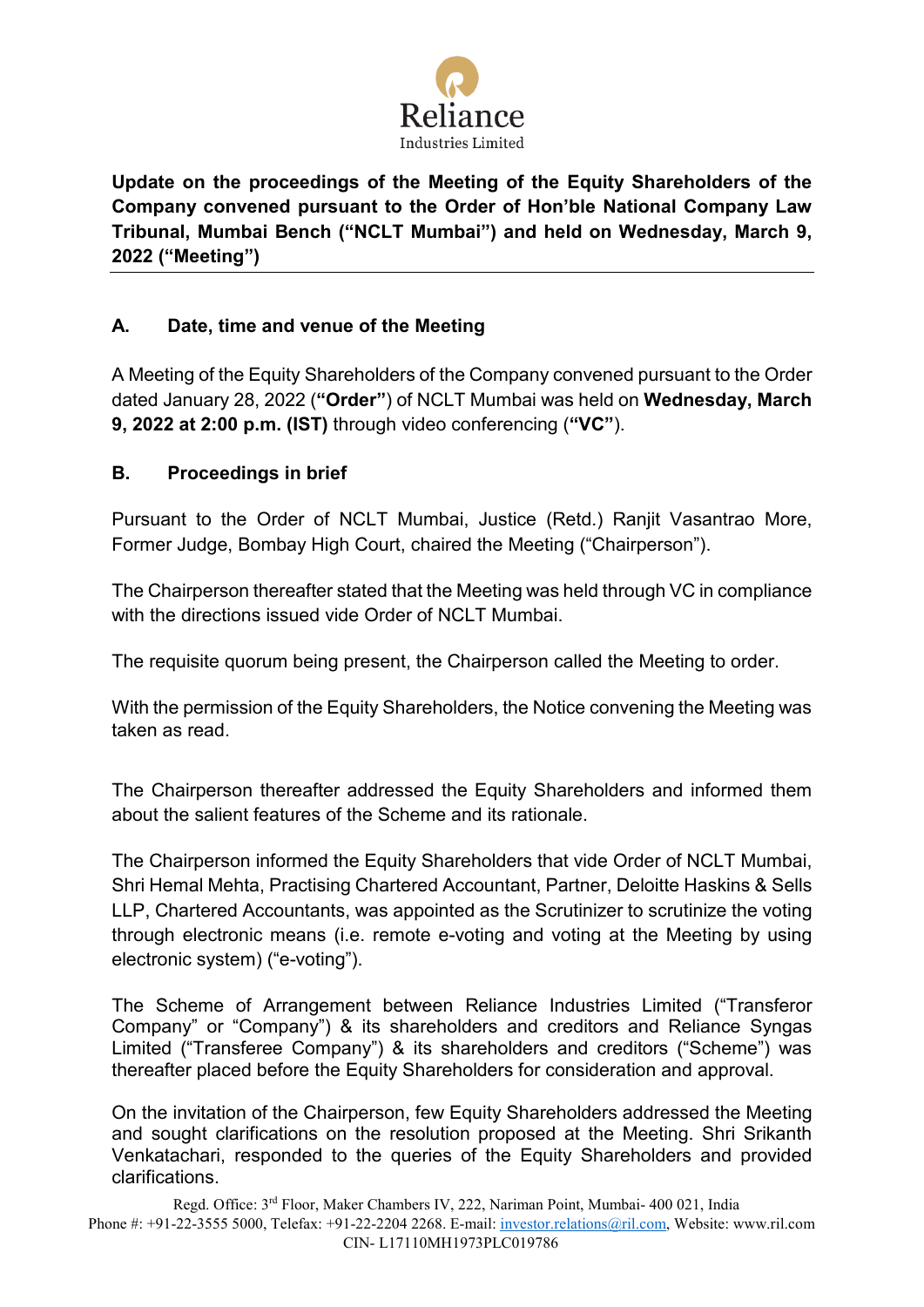

Thereafter, the Chairperson announced the voting to be undertaken electronically and requested Shri Hemal Mehta, the Scrutiniser for the orderly conduct of the voting at the Meeting.

The Chairperson informed the Equity Shareholders that the results of e-voting shall be disseminated to the stock exchanges and also uploaded on the website of the Company and National Securities Depository Limited ("NSDL"), the authorized agency providing e-voting facility.

The Meeting concluded at 02:52 p.m. after the Equity Shareholders present at the Meeting cast their votes. Thereafter, the Meeting stood closed.

# **C. Voting by Equity Shareholders**

The Company had provided remote e-voting facility to its Equity Shareholders to cast their votes electronically on the proposed resolution set out in the Notice of the Meeting from 1:00 p.m. (IST) on Friday, March 4, 2022 to 5:00 p.m. (IST) on Tuesday, March 8, 2022.

Further, the facility to vote on the resolution through electronic voting system at the Meeting was also made available to the Equity Shareholders who participated in the Meeting but had not cast their votes through remote e-voting.

## **D. Results of e-voting (remote e-voting and e-voting at the Meeting)**

Votes in favour – 99.9990%. The resolution was passed with requisite majority.

## **Note:**

This document does not constitute the minutes of the proceedings of the Meeting of the Company.

## For **Reliance Industries Limited**

Savitty

**Savithri Parekh Company Secretary and Compliance Officer**

Place: Mumbai Date: March 10, 2022

Regd. Office: 3rd Floor, Maker Chambers IV, 222, Nariman Point, Mumbai- 400 021, India Phone #: +91-22-3555 5000, Telefax: +91-22-2204 2268. E-mail: [investor.relations@ril.com,](mailto:investor.relations@ril.com) Website: www.ril.com CIN- L17110MH1973PLC019786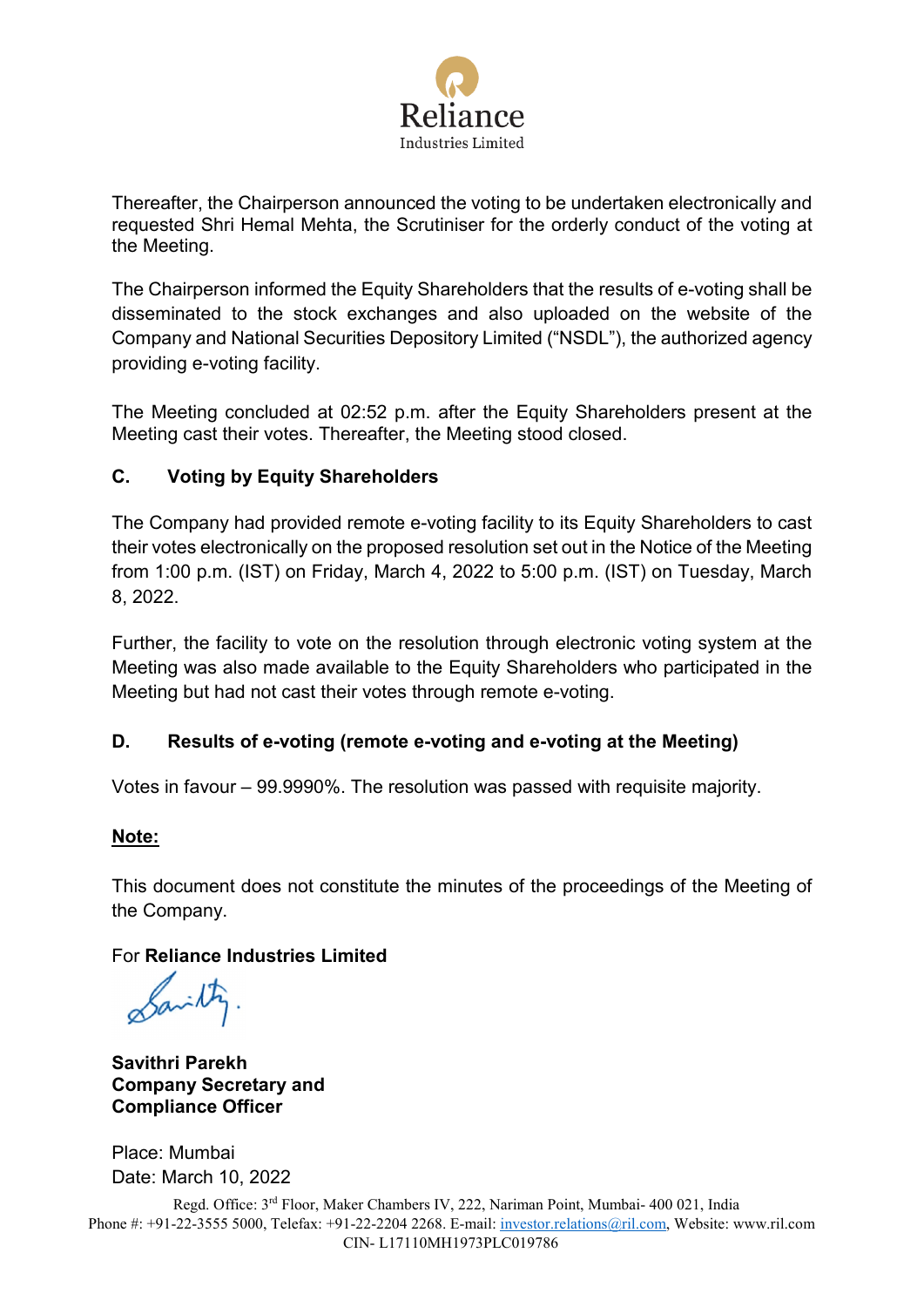**Chartered Accountants** Lotus Corporate Park 1st Floor, Wing A-G CTS No. 185/A, Jay Coach Off Western Express Highway Goregaon (East) Mumbai-400 063 Maharashtra, India

Tel: +91 22 6245 1000 Fax: +91 22 6245 1001

#### Scrutinizer's Report

[Pursuant to directions of the Hon'ble National Company Law Tribunal, Mumbai Bench vide its Order dated 28 January 2022 and provisions of Section 108 and other applicable provisions of the Companies Act, 2013 read with Rule 20 of the Companies (Management and Administration) Rules, 2014, as amended read with Regulation 44 of the SEBI (Listing Obligations and Disclosure Requirements) Regulations, 2015]

To

Justice (Retd.) Ranjit Vasantrao More,

Hon'ble Chairperson appointed by the Hon'ble National Company Law Tribunal (NCLT) for the meeting of equity shareholders of Reliance Industries Limited

Dear Sir,

Re: Meeting of the Equity Shareholders of Reliance Industries Limited convened pursuant to NCLT Order and held on Wednesday, 9 March 2022 at 2:00 p.m. (IST) through Video Conferencing (VC)

- 1: NCLT vide its Order dated 28 January 2022 ("NCLT Order") has inter-alia directed Reliance Industries Limited ("Transferor Company") to hold a meeting of its Equity Shareholders to consider and, if thought fit, to approve, with or without modification(s), the proposed Scheme of Arrangement between the Transferor Company and its shareholders and creditors and Reliance Syngas Limited ("Transferee Company") and its shareholders and creditors ("Scheme"). The Scheme provides for transfer of the Gasification Undertaking (as defined in the Scheme) from the Transferor Company to the Transferee Company as a going concern on a slump-sale basis for a lump sum consideration under Sections 230 to 232 and other applicable provisions of the Companies Act, 2013 ("the Act").
- 2. As per the directions of the NCLT vide its Order dated 28 January 2022:
	- meeting of the Equity Shareholders of the Transferor Company was convened and held on Wednesday, 9 March 2022 at 2:00 p.m. (IST) through VC ("the Meeting"). The deemed venue for the Meeting was the Registered Office of the Company;
	- b. Notice of the Meeting dated 5 February 2022 ("Notice") along with the accompanying documents were sent through electronic mail to those equity shareholders whose email addresses are registered with the Transferor Company, National Securities Depository Limited ("NSDL") and Central Depository Services Limited ("CDSL");
	- The said Notice was also placed on the website of the Transferor Company at: C.
	- https://www.ril.com/InvestorRelations/ShareholdersInformation.aspx and on the website of the Stock Exchanges, i.e., BSE Limited and National Stock Exchange of India Limited at www.bseindia.com and www.nseindia.com, respectively; and on the website of NSDL at https://www.evoting.nsdl.com, being the agency appointed by the Transferor Company to provide to its equity shareholders facility to exercise their right to vote on the resolution contained in the Notice calling the Meeting using an electronic voting system (i) remotely, before the Meeting on the dates referred to in the Notice ("remote e-voting"); and (ii) at the Meeting ("e-voting at the Meeting");
	- d. Notice of the meeting of the equity shareholders of the Transferor Company was published on 7 February 2022 in 'Business Standard' in English language having nationwide circulation and in 'Loksatta' in Marathi language having circulation in Maharashtra, respectively.

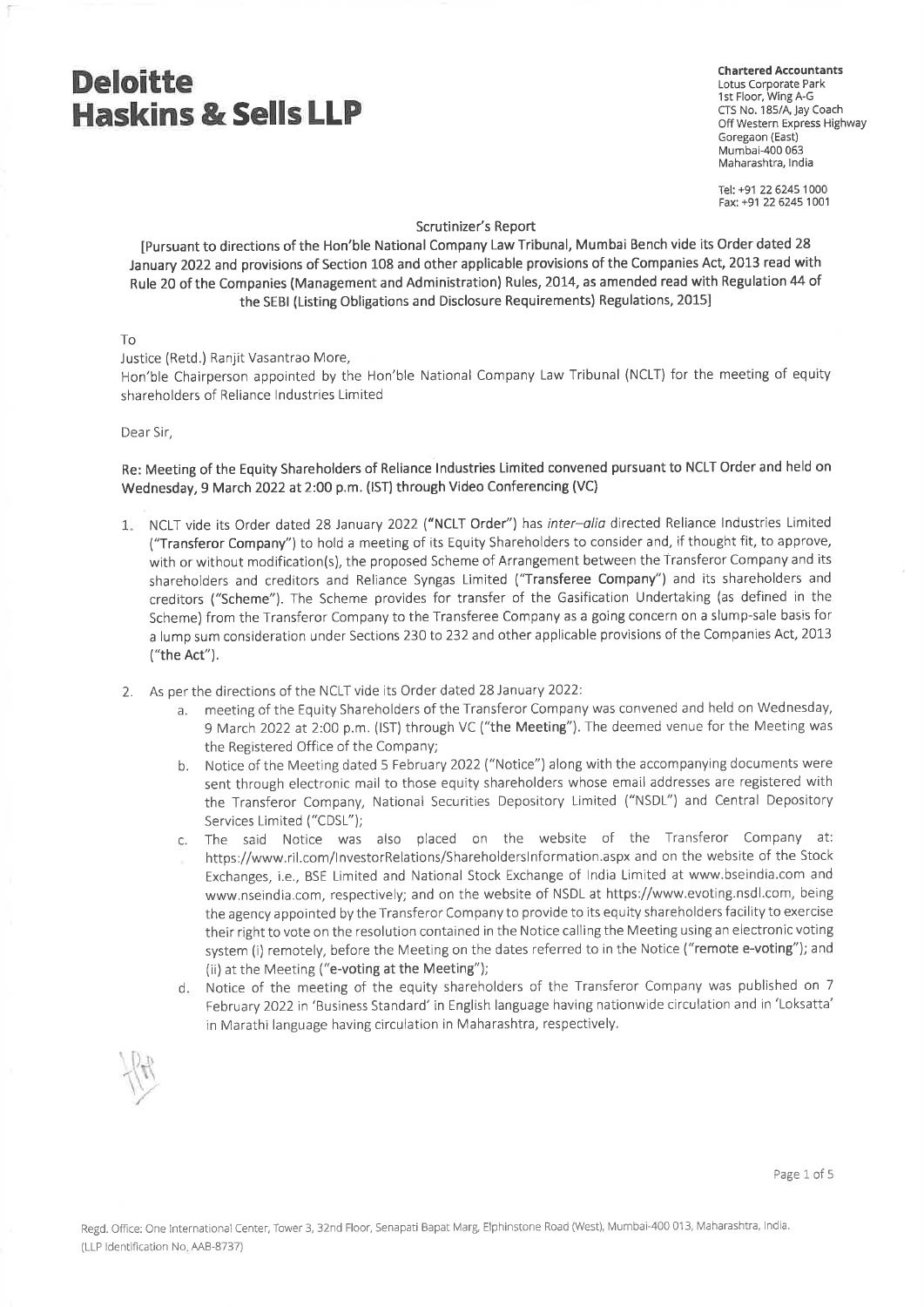- 3. I, Hemal Mehta, Practising Chartered Accountant and Partner, Deloitte Haskins & Sells LLP, Chartered Accountants, have been appointed as Scrutinizer vide the NCLT Order for the purpose of scrutinizing the process of remote e-voting and e-voting at the Meeting on the proposed resolution contained in the Notice calling the Meeting.
- 4. As the Scrutinizer, I have to scrutinize the process of
	- remote e-voting; and  $(i)$
	- $(ii)$ e-voting at the Meeting.

#### Management's Responsibility

5. The management of the Transferor Company is responsible to ensure compliance with the requirements of (i) the Act and the Rules made thereunder; (ii) the SEBI (Listing Obligations & Disclosure Requirements) Regulations 2015, ("LODR"); (iii) the SEBI Master Circular SEBI/HO/CFD/DIL1/ CIR/P/2021/0000000665 dated 23 November, 2021 ("SEBI Master Circular") and; (iv) the NCLT Order in this regard. The management of the Transferor Company is also responsible for ensuring a secured framework and robustness of the electronic voting systems.

#### Scrutinizer's Responsibility

6. My responsibility as Scrutinizer for e-voting process (i.e. remote e-voting and e-voting at the meeting) is restricted to making a Scrutinizer's Report of the votes cast "in favour" or "against" the resolution contained in the Notice, based on the reports generated from the e-voting system provided by NSDL, the Agency authorized in accordance with the applicable Rules under the Act and engaged by the Transferor Company to provide the facility of remote e-voting and e-voting at the Meeting and attendant papers / documents furnished to me electronically by the Transferor Company and / or NSDL for my verification.

#### Cut-off date

7. The equity shareholders of the Transferor Company as on the "cut-off" date, as specified in the Notice, i.e., Wednesday, 2 March 2022 were entitled to vote on the resolution as set out in the Notice calling the Meeting and their voting rights were in proportion to their shareholding in the paid-up equity share capital of the Transferor Company as on the cut-off date.

#### 8. E-voting at the Meeting:

- After the time fixed for closure of the e-voting at the Meeting by the Chairperson, the electronic system 8.1 recording the e-voting (e-votes) was locked by NSDL under my instructions.
- The e-votes cast at the meeting were unblocked on Wednesday, 9 March 2022 after the conclusion of the 8.2 Meeting
- 8.3 The e-votes were reconciled with the records maintained by the Transferor Company / NSDL and the authorizations lodged with the Transferor Company / NSDL on test check basis.

#### 9. Remote E-voting Process:

9.1 The remote e-voting period remained open from Friday, 4 March, 2022 (1:00 p.m. IST) to Tuesday, 8 March, 2022 (5:00 p.m. IST).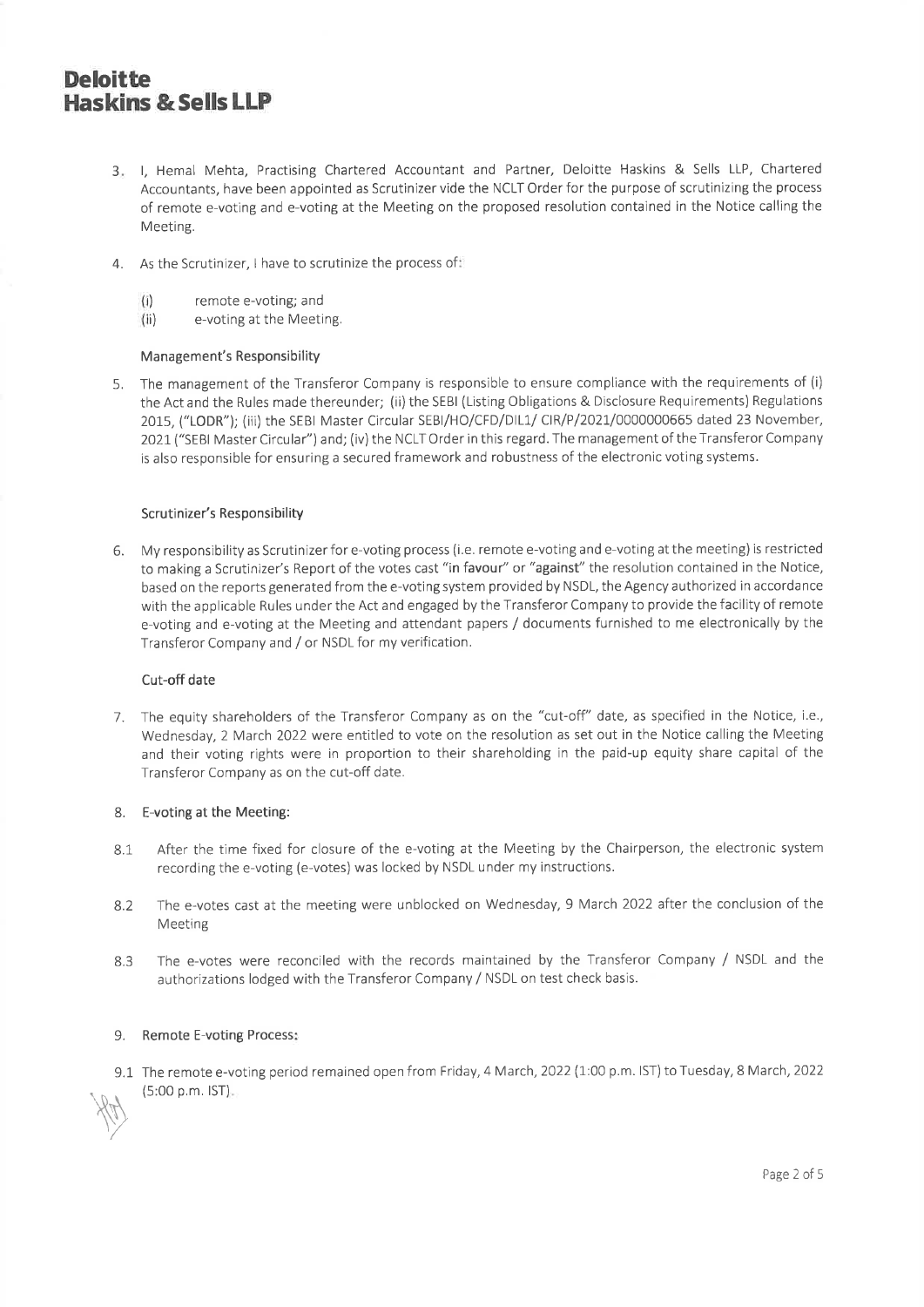9.2 The votes cast during remote e-voting period were unblocked on Wednesday, 9 March 2022 after the conclusion of the Meeting and was witnessed by two witnesses, Mr. Sanjeev Shah and Mr. Hardik Mehta, who are not in the employment of the Transferor Company and / or NSDL. They have signed below in confirmation of the same

 $9.5.41$ 

Boyell

- 9.3 Thereafter, the details containing, inter alia, the list of Equity Shareholders who voted "in favour" or "against" the resolution were generated from the e-voting website of NSDL i.e. https://www.evoting.nsdl.com. Based on the report generated by NSDL and relied upon by me, the data relating to remote e-voting was scrutinized on test check basis.
- 10. The resolution as set out in the Notice calling the Meeting of Equity Shareholders (Resolution) is reproduced below:-

"RESOLVED THAT pursuant to the provisions of Sections 230 to 232 and other applicable provisions of the Companies Act, 2013, the rules, circulars and notifications made thereunder (including any statutory modification(s) or re-enactment(s) thereof, for the time being in force), subject to the provisions of the Memorandum and Articles of Association of the Company and subject to the approval of Hon'ble jurisdictional National Company Law Tribunal ("NCLT") and subject to such other approvals, permissions and sanctions of regulatory and other authorities, as may be necessary and subject to such conditions and modifications as may be deemed appropriate by the Parties to the Scheme, at any time and for any reason whatsoever, or which may otherwise be considered necessary, desirable or as may be prescribed or imposed by the NCLT or by any regulatory or other authorities, while granting such approvals, permissions and sanctions, which may be agreed to by the Board of Directors of the Company (hereinafter referred to as the "Board", which term shall be deemed to mean and include one or more Committee(s) constituted/to be constituted by the Board or any other person authorised by it to exercise its powers including the powers conferred by this Resolution), the arrangement embodied in the Scheme of Arrangement between Reliance Industries Limited & its shareholders and creditors and Reliance Syngas Limited & its shareholders and creditors ("Scheme"), be and is hereby approved;

RESOLVED FURTHER THAT the Board be and is hereby authorised to do all such acts, deeds, matters and things, as it may, in its absolute discretion deem requisite, desirable, appropriate or necessary to give effect to this Resolution and effectively implement the arrangement embodied in the Scheme and to make any modifications or amendments to the Scheme at any time and for any reason whatsoever, and to accept such modifications, amendments, limitations and/or conditions, if any, which may be required and/or imposed by the NCLT while sanctioning the arrangement embodied in the Scheme or by any authorities under law, or as may be required for the purpose of resolving any questions or doubts or difficulties that may arise including passing of such accounting entries and /or making such adjustments in the books of accounts as considered necessary in giving effect to the Scheme, as the Board may deem fit and proper."

11. The consolidated results of remote e-voting and e-voting at the Meeting, on the Resolution, based on the reports generated by NSDL, scrutinized on test-check basis and relied upon by me, are as under:-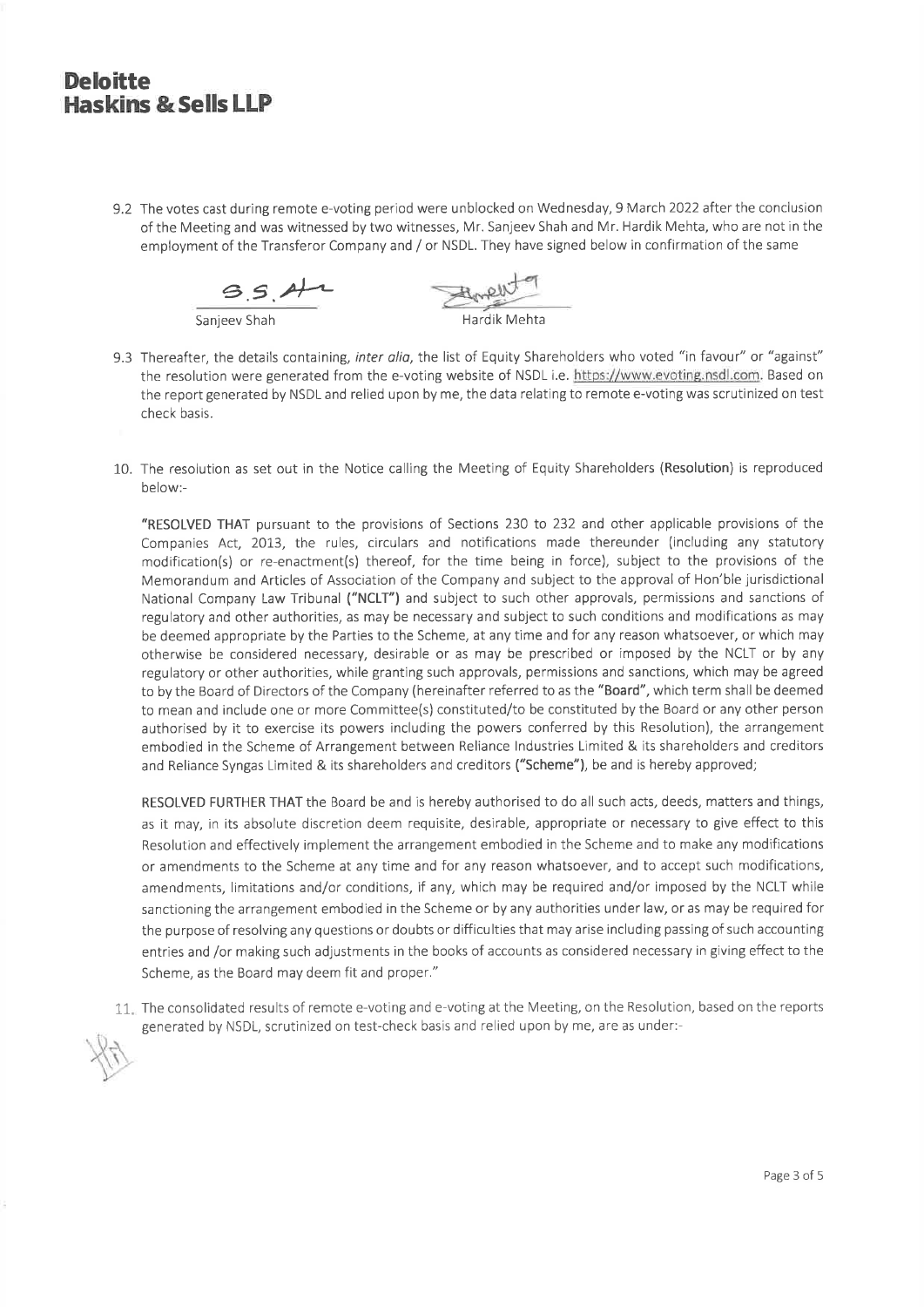| Votes in favour of the Resolution   |                          |                                                                                                  | Votes against the Resolution        |                          |                                                                                                  | Invalid votes              |
|-------------------------------------|--------------------------|--------------------------------------------------------------------------------------------------|-------------------------------------|--------------------------|--------------------------------------------------------------------------------------------------|----------------------------|
| Number of<br>equity<br>shareholders | Number of<br>valid votes | As a percentage<br>of total number<br>of valid votes                                             | Number of<br>equity<br>shareholders | Number of<br>valid votes | As a percentage<br>of total number<br>of valid votes                                             | Number of Invalid<br>votes |
| (Col. 1)                            | (Col. 2)                 | (in favour and<br>against)<br>(Col.2/<br>(Aggregate of<br>Col.2 and<br>$Col.5$ <sup>*</sup> 100) | (Col.4)                             | (Col.5)                  | (in favour and<br>against)<br>(Col.5/<br>(Aggregate of<br>Col.2 and<br>$Col.5$ <sup>*</sup> 100) | (Col.7)                    |
|                                     |                          | (Col.3)                                                                                          |                                     |                          | (Col.6)                                                                                          |                            |
| 8083                                | 582,30,56,765            | 99.9990%                                                                                         | 279                                 | 60,399                   | 00.0010%                                                                                         | 2,40,60,276                |

#### Notes:

- Votes cast by Equity Shareholders aggregating 2,40,60,276 are considered as invalid due to lack of  $1.$ proper authorisation.
- ii. All these invalid votes were cast in favour of the resolution.

Accordingly, the proposed Resolution approving the Scheme has been approved by requisite majority of the Equity Shareholders of the Transferor Company as required under the Act.

12. The electronic data and all other relevant records relating to remote e-voting and e-voting at the Meeting will be handed over to Smt. Savithri Parekh, Company Secretary and Compliance Officer of the Transferor Company for safe keeping as provided in the Act read with the relevant Rules.

13. a) This report is issued in accordance with the terms of the Engagement Letter.

- b) I have conducted my examination in accordance with the Guidance Note on Reports or Certificates for Special Purposes issued by the Institute of Chartered Accountants of India (ICAI) and Standards on Auditing specified under Section 143(10) of the Act. The Guidance Note requires that I comply with the ethical requirements of the Code of Ethics issued by ICAI.
- c) I have complied with the relevant applicable requirements of the Standard on Quality Control (SQC) 1, Quality Control for Firms that Perform Audits and Reviews of Historical Financial Information, and Other Assurance and Related Services Engagements.